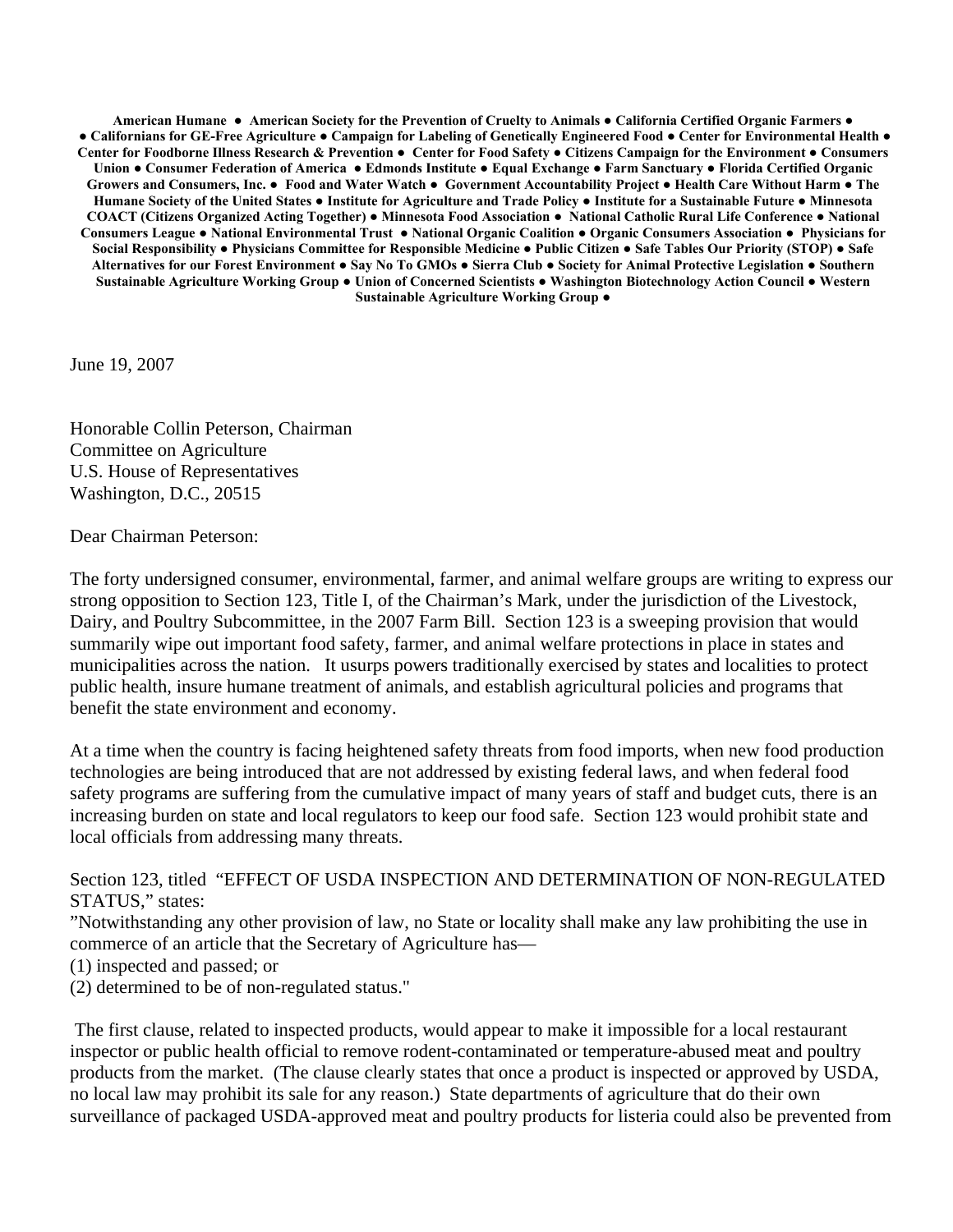prohibiting the sale of any contaminated product, despite the potential for such products to cause miscarriages and stillbirths in pregnant women, and fatal infections in infants and people taking cancer drugs.

The first clause also would negate state and local laws designed to meet particular concerns about animal welfare. For example, Texas, Oklahoma, Illinois, and California have prohibited the slaughter of horses for human food, and California and the city of Chicago have prohibited sale of foie gras because of concerns about the force-feeding of birds required to produce it. Citizens should retain the right to act at the state and local level to prohibit activities within their borders that they deem too inhumane.

Further, the second clause would negate state and local laws designed to protect the economic interests of farmers, the health of consumers, and the environment, in relation to genetically engineered crops. The clause would bar states from putting any restrictions on use in commerce of a USDA product declared to be "non-regulated." This designation is given to genetically engineered crops that USDA has determined are not plant pests. However, USDA does not make any determination as to whether such crops are safe for human consumption or whether they are good for the economic interests of a particular state's farmers. Due to concerns about lack of acceptance of genetically engineered crops in export markets, as well as a number of contamination incidents, the states of California, Arkansas and Missouri have passed laws creating state committees that review whether genetically engineered rice should be grown in their state and/or establish specific restrictions on growing. Minnesota prohibits the growing of any genetically engineered crop without a state review. The state of Washington has enacted a law prohibiting genetically engineered varieties in certain brassica production zones. These state statutes and others designed to protect farmers' market access would be preempted by Section 123's second clause.

Given the problems just in the last two months with melamine-contaminated animal feed from China being fed to hogs and chickens, with listeria in cooked chicken in New York, and with E. coli in ground beef in California, this is the wrong time to usurp the right of states and localities to protect their citizens. We need more food safety protection, not less. The ability of states to respond to the views of their citizens regarding the growing of GMOs and animal welfare issues also must not be impaired. Because of these extremely far reaching effects of Section 123, we urge that it be removed from the 2007 Farm Bill.

Sincerely,

California Certified Organic Farmers Cruelty to Animals

Craig Winters, Executive Director Renata Brillinger, Director Campaign for Labeling of Genetically Californians for GE-Free Agriculture Engineered Food

Center for Environmental Health & Prevention

American Humane Cori A. Menkin, Senior Director Government Affairs & Public Policy Colleen Bednarz, Program Coordinator American Society for the Prevention of

Charles Margulis Patricia Buck, Executive Director Food Program Coordinator Center for Foodborne Illness Research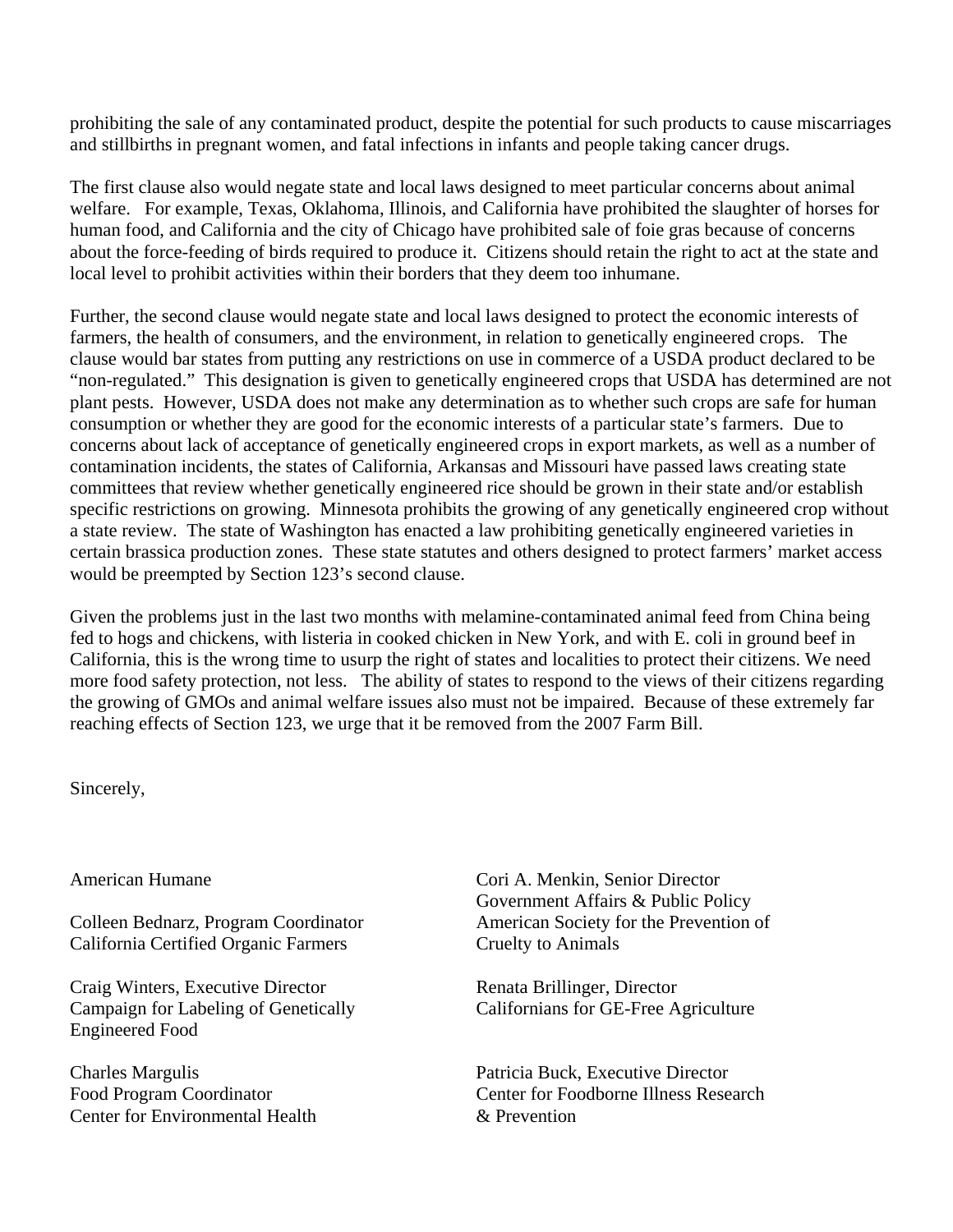Food Policy Initiatives

Edmonds Institute Equal Exchange

Food and Water Watch Government Accountability Project

Jim Harkness, President Institute for a Sustainable Future Institute for Agriculture and Trade Policy

Catherine Thomasson, MD, President Ronnie Cummins, National Director Physicians for Social Responsibility **Organic Consumers Association** 

Laura MacCleery, Director, Congress Watch Neal Barnard, President

Susan Hope Bower, Projects Director Nancy Donley, President Safe Alternatives for our Forest Environment Safe Tables Our Priority (STOP)

Sierra Club

Joe Mendelson III, Legal Director Adrienne Esposito, Executive Director Center for Food Safety Citizens Campaign for the Environment

Jean Halloran, Director Christopher Waldrop, Director Consumers Union Consumer Federation of America

Beth Burrows, President/Director Keith Olcott, Certification Coordinator

Gene Baur, President Marty Mesh, Executive Director Farm Sanctuary Florida Certified Organic Growers and Consumers, Inc

Wenonah Hauter, Executive Director Jacqueline Ostfeld, Food and Drug Safety Officer

Jamie Harvie, Food Coordinator Wayne Pacelle, President and CEO Health Care Without Harm The Humane Society of the United States

Glen Hill, Executive Director Don Pylkkanen, Executive Director Minnesota Food Association Minnesota COACT (Citizens Organized Acting Together)

Linda Golodner, President Timothy J. Kautza, Executive Director (interim) National Consumers League National Catholic Rural Life Conference

National Organic Coalition Andy Igrejas, Environmental Health Program Director National Environmental Trust

Public Citizen Physicians Committee for Responsible Medicine

Say No To GMOs

Laurel Hopwood, Chair Cathy Liss, Legislative Director Genetic Engineering Committee Society for Animal Protective Legislation